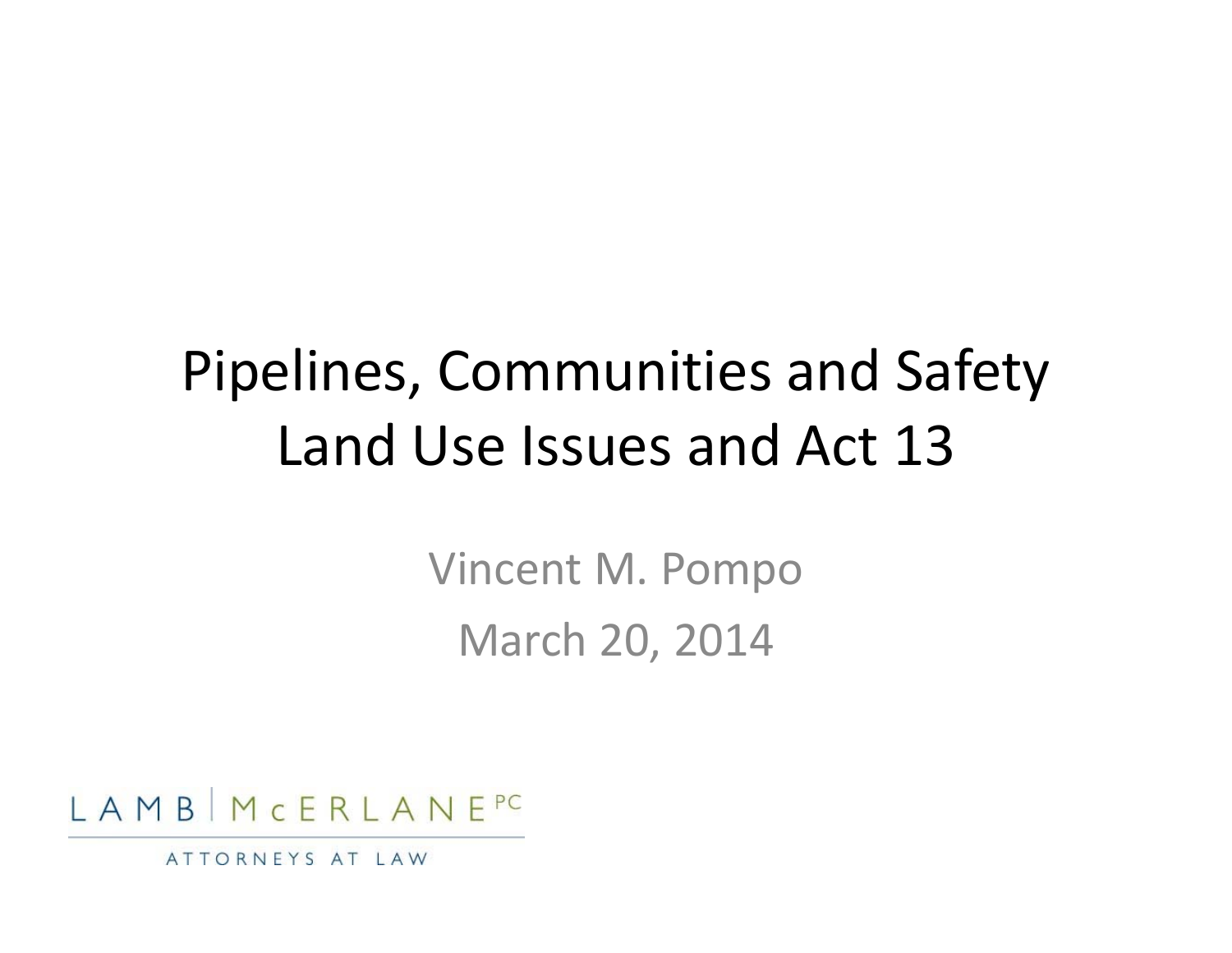

East Bradford Township, PA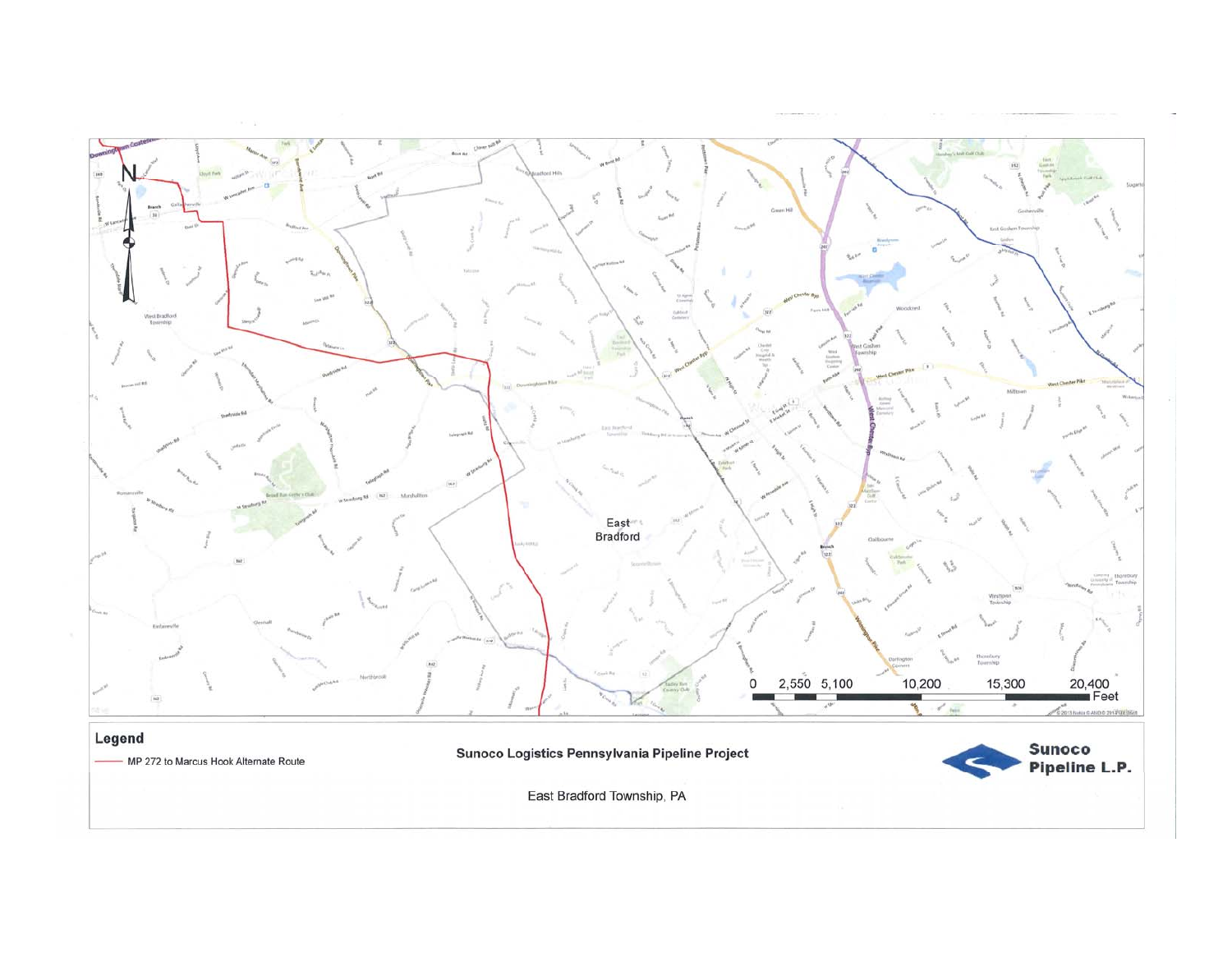# Legal Framework

- Federal
- State
- Preemption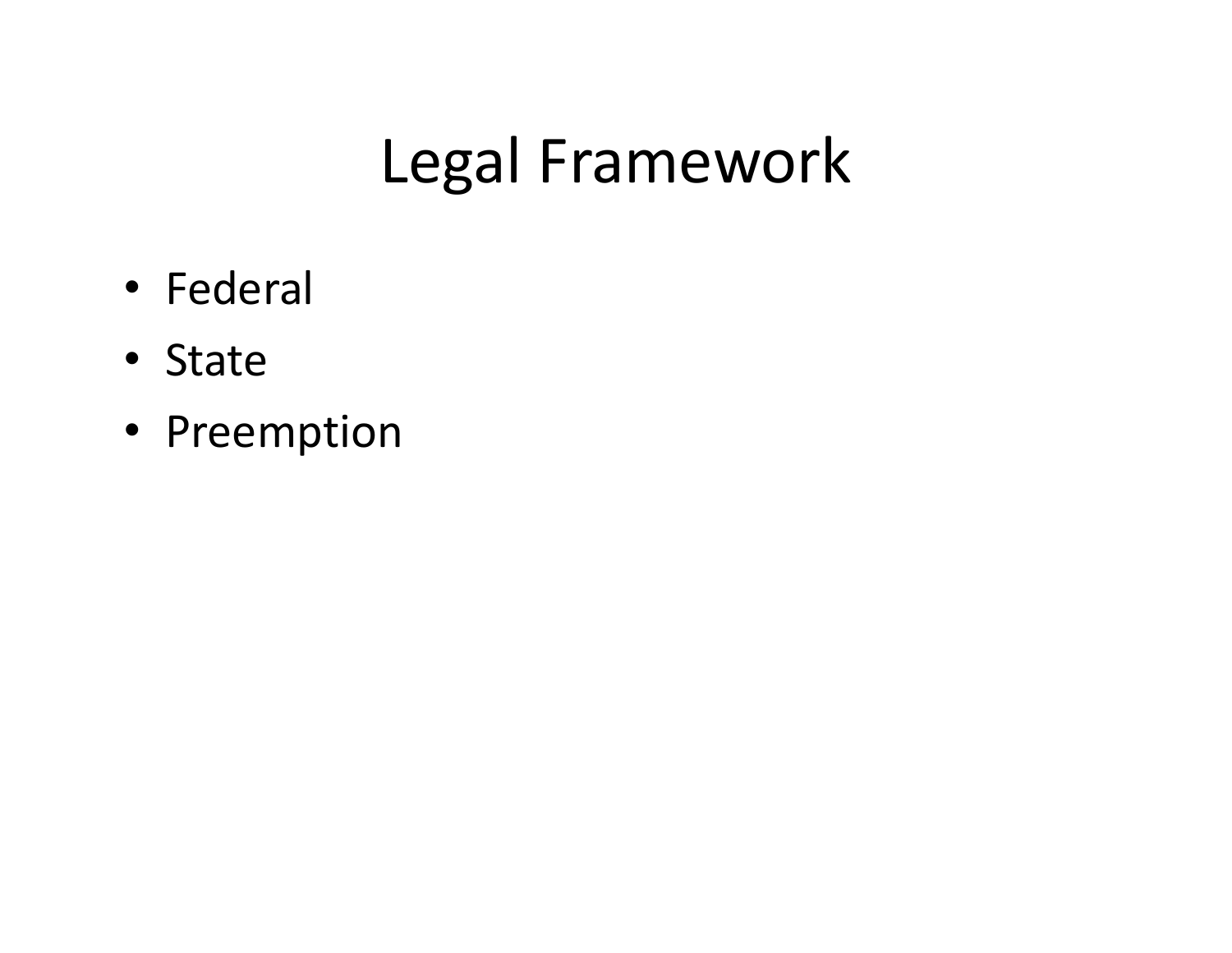# Federal

- Natural Gas Act
- Interstate Commerce Act
- Federal Energy Regulatory Commission (FERC)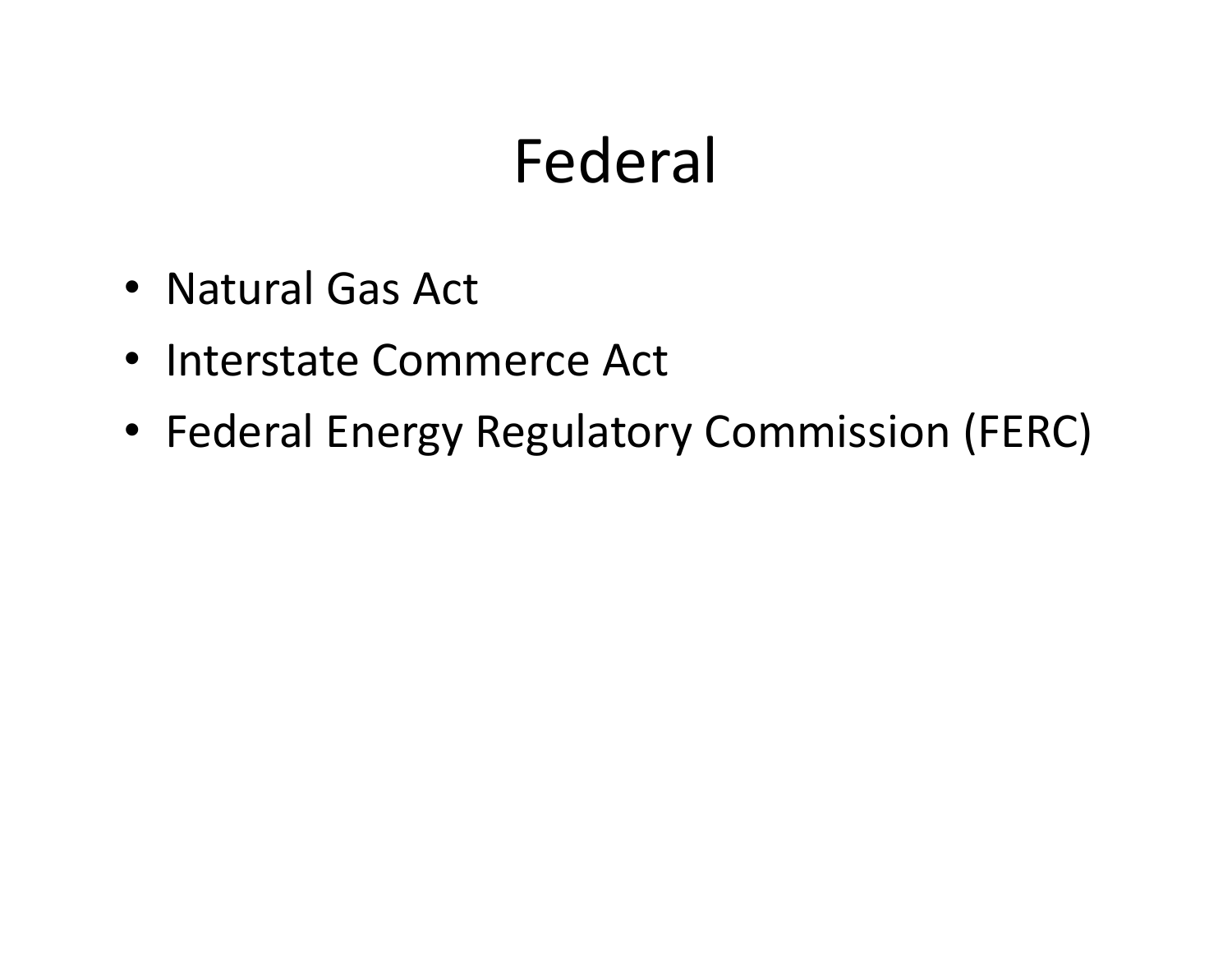## Federal Preemption

- Supremacy of Federal law involving Natural Gas Transmission and Storage Facilities
- Interstate Commerce
- Total Preemption vs. Conflict Preemption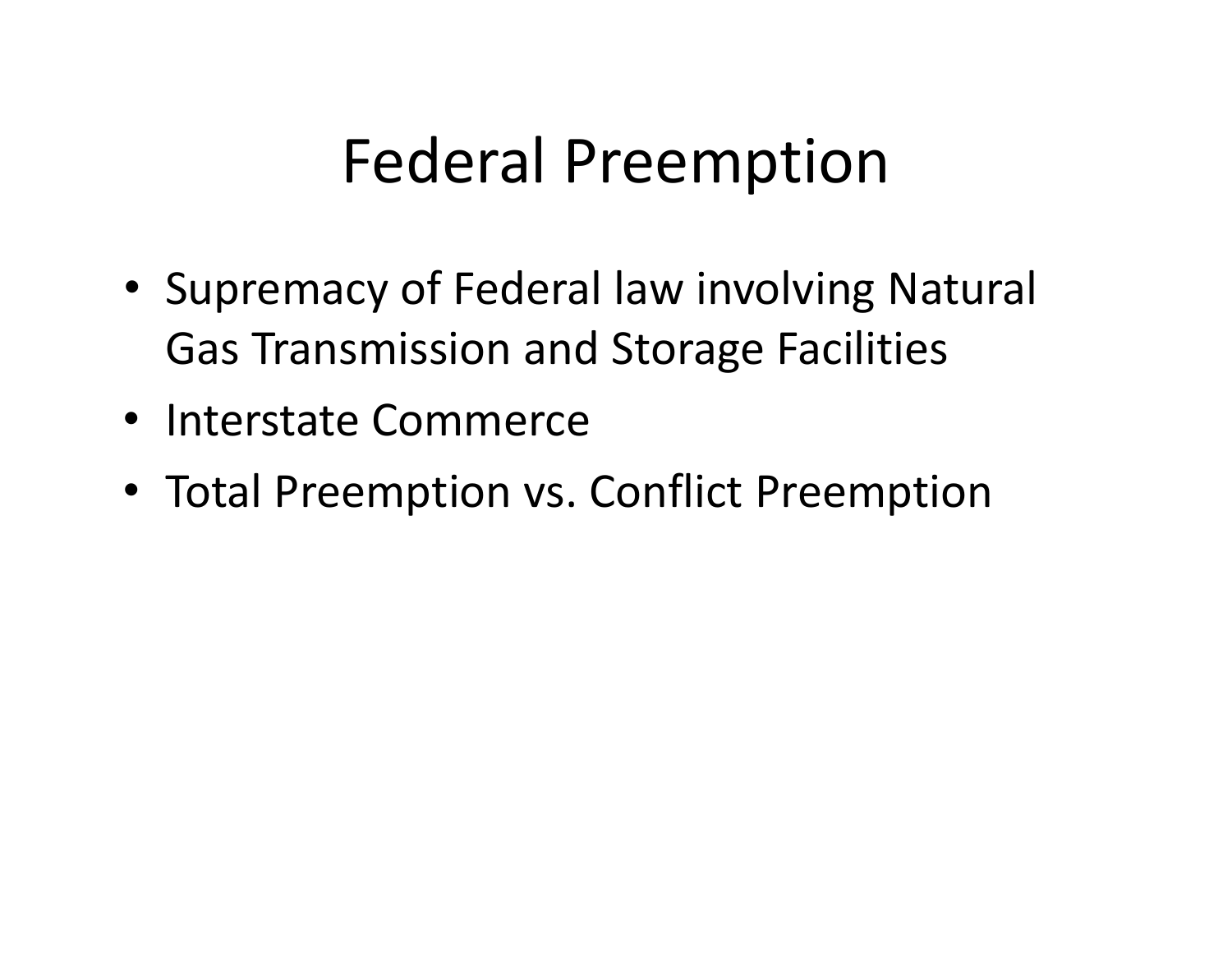# Role of FERC

- NGA confers upon FERC "exclusive jurisdiction" over the transportation and sale of natural gas in interstate commerce for resale
- Nevertheless, as <sup>a</sup> matter of policy, FERC has imposed upon applicants <sup>a</sup> requirement to cooperate with State and local agencies through conditions placed on certificates of public convenience and necessity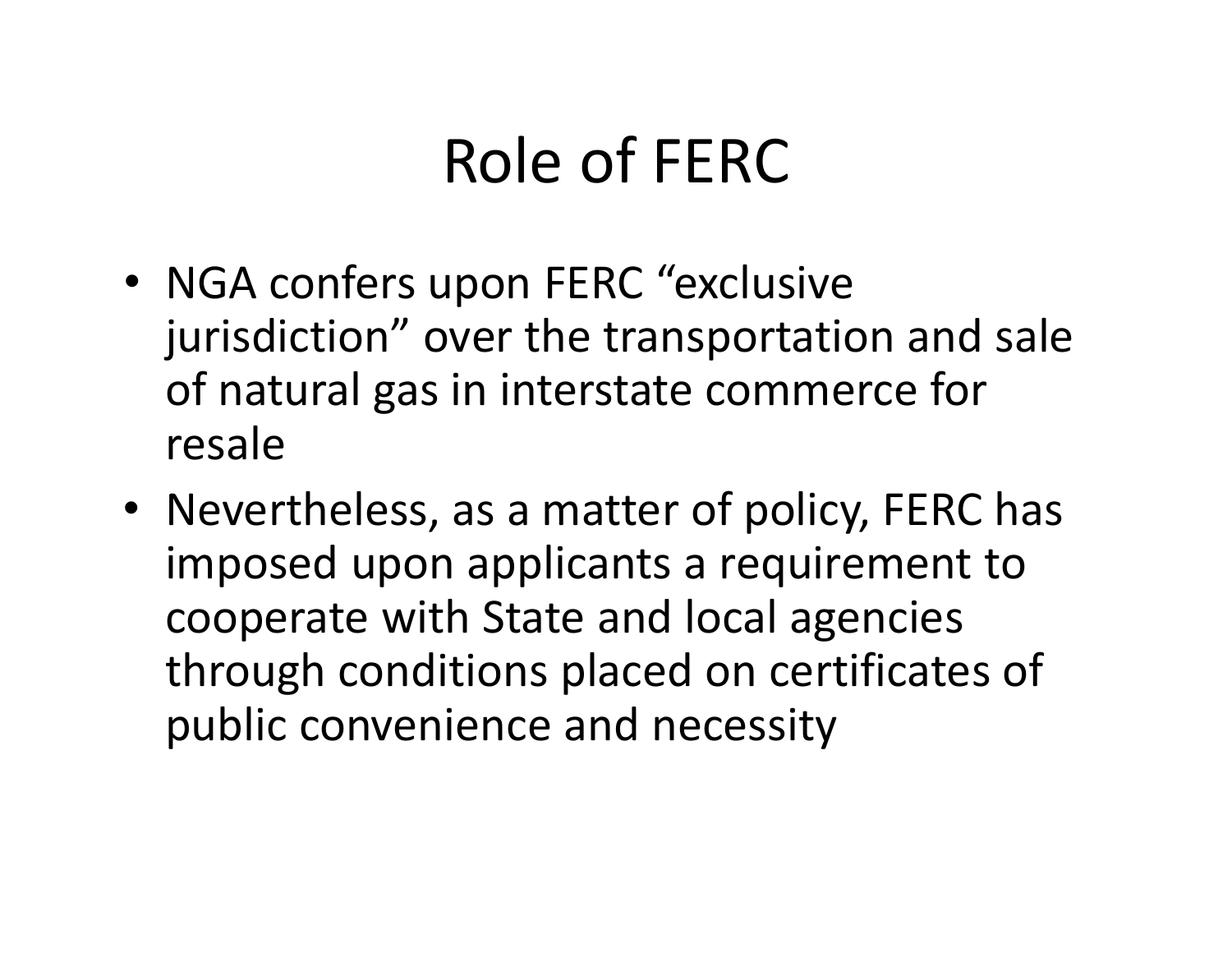# Typical FERC Ordering Paragraph

• Any state or local permits issued with respect to the jurisdictional facilities authorized herein must be consistent with the conditions of [the authorization] and [certificate]. We encourage cooperation between interstate pipelines and local authorities. However, this does not mean that state and local agencies, through application of state or local laws, may prohibit or unreasonably delay the construction or operation of facilities approved by this Commission.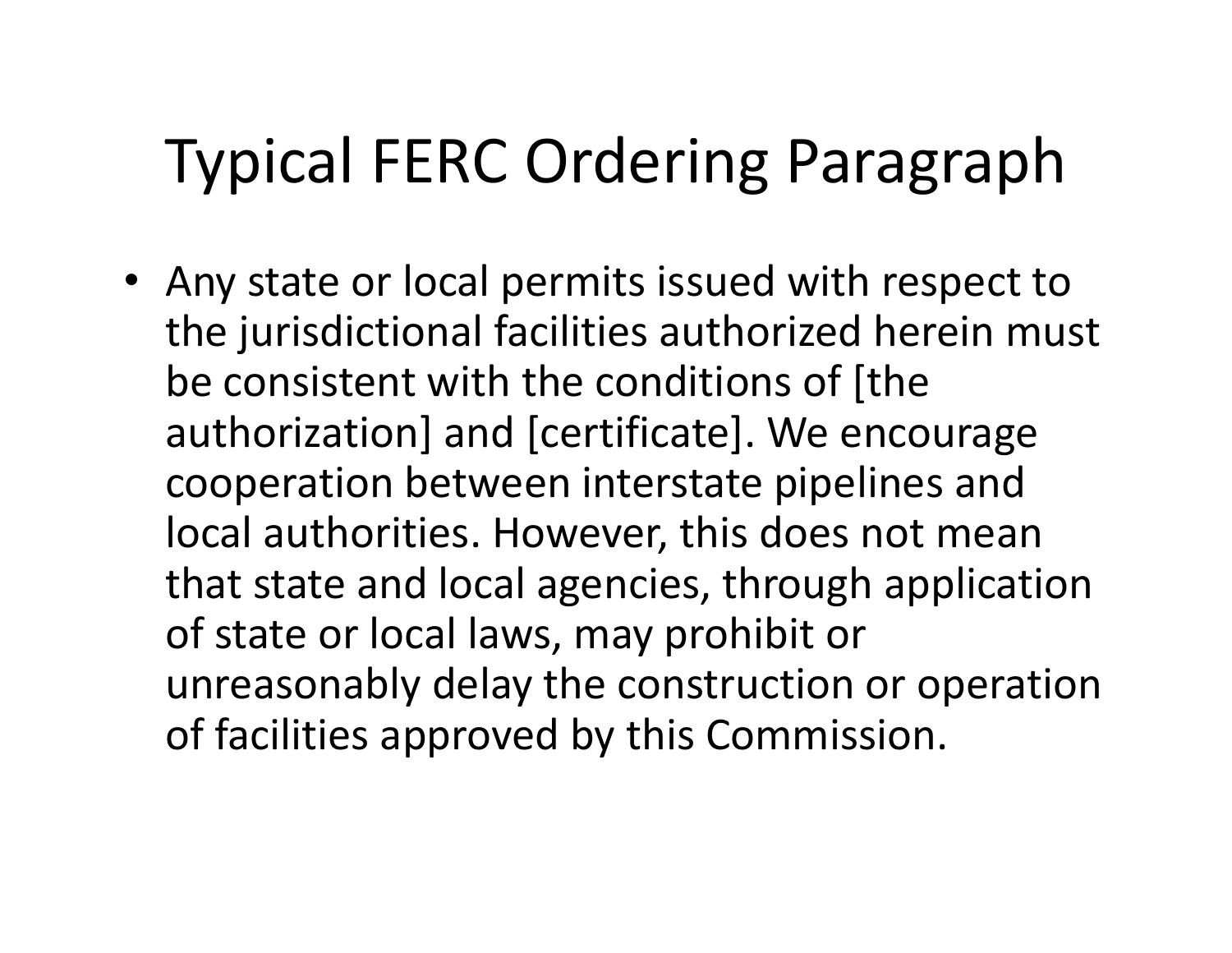# Meaning?

- Certificate Holders Must Apply for Permits
- If <sup>a</sup> Conflict arises between the requirements of a State or local agency, and the Certificate's conditions, Preemption will apply
- FERC subscribes to <sup>a</sup> "Rule of Reason"
- To the extent <sup>a</sup> State or local agency "unreasonably delays" issuance of an approval, the applicant could proceed without such approval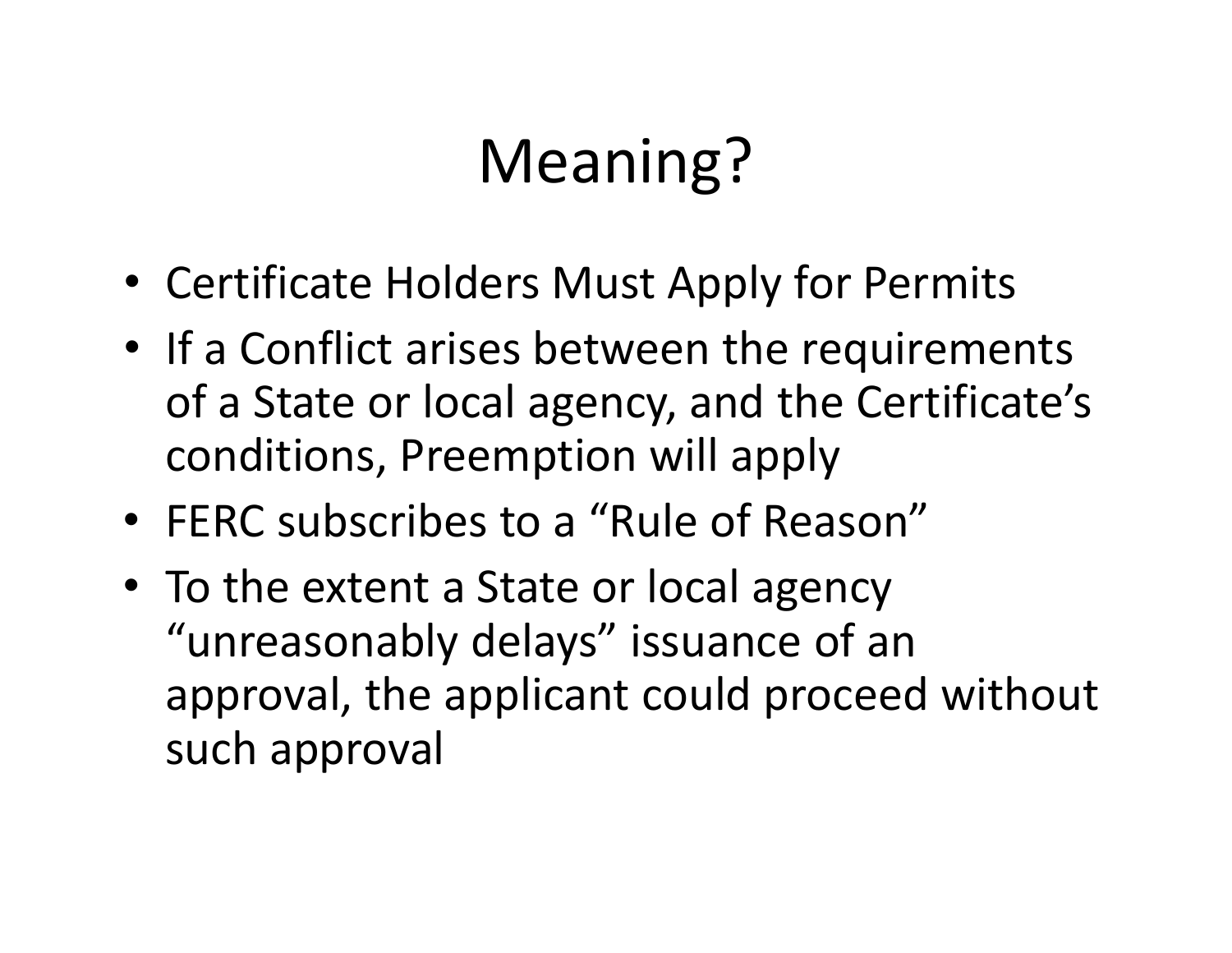# Municipal Strategy

- Clear and defensible ordinances pertaining to local issues specific to pipelines and related surface facilities
- Legal authority under the Municipalities Planning Code and Preemption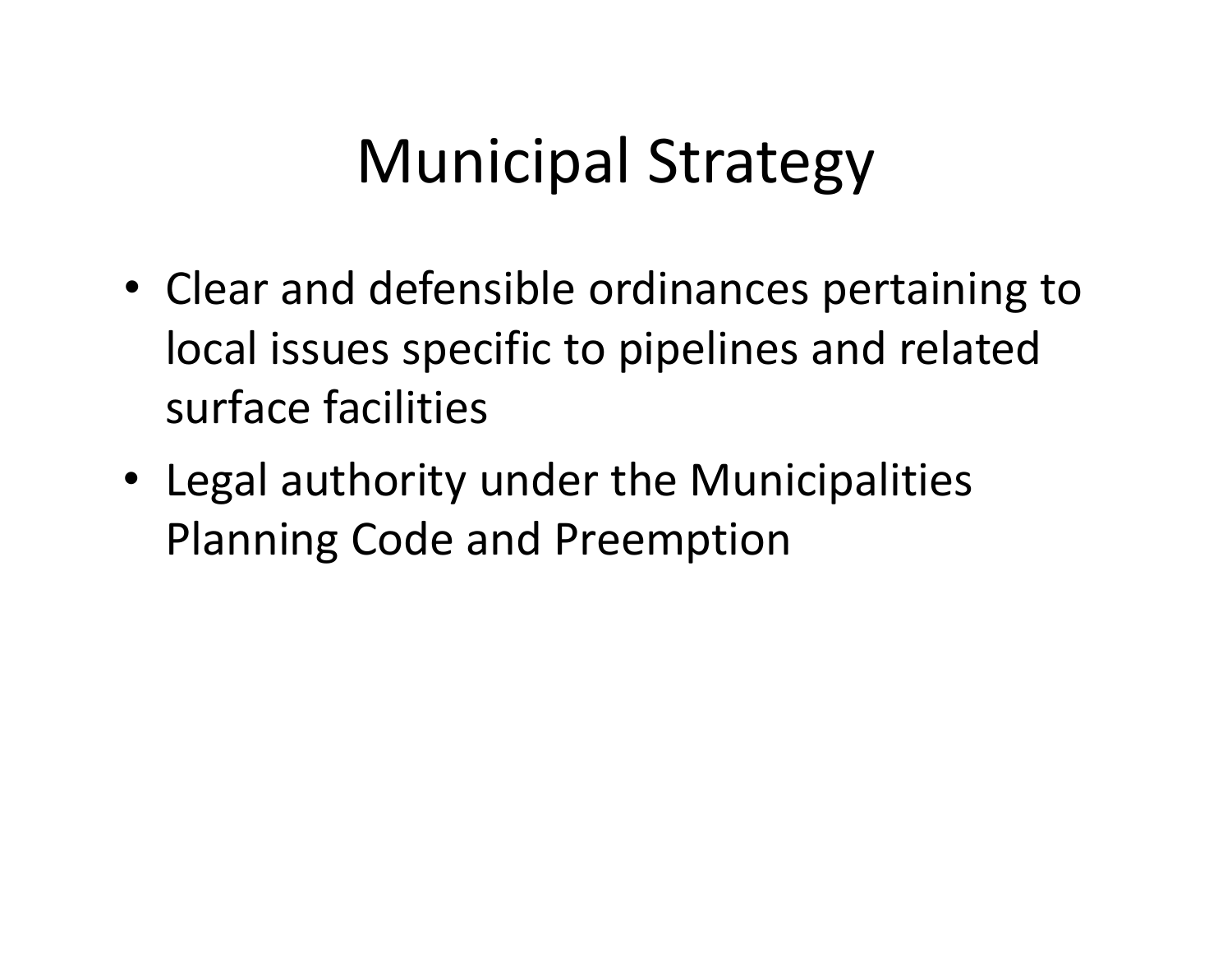## State Preemption

- Dé jà vu ‐ The phenomenon of having the strong sensation that an event or experience currently being experienced has been experienced in the past, whether it has actually happened or not.
	- From Wikipedia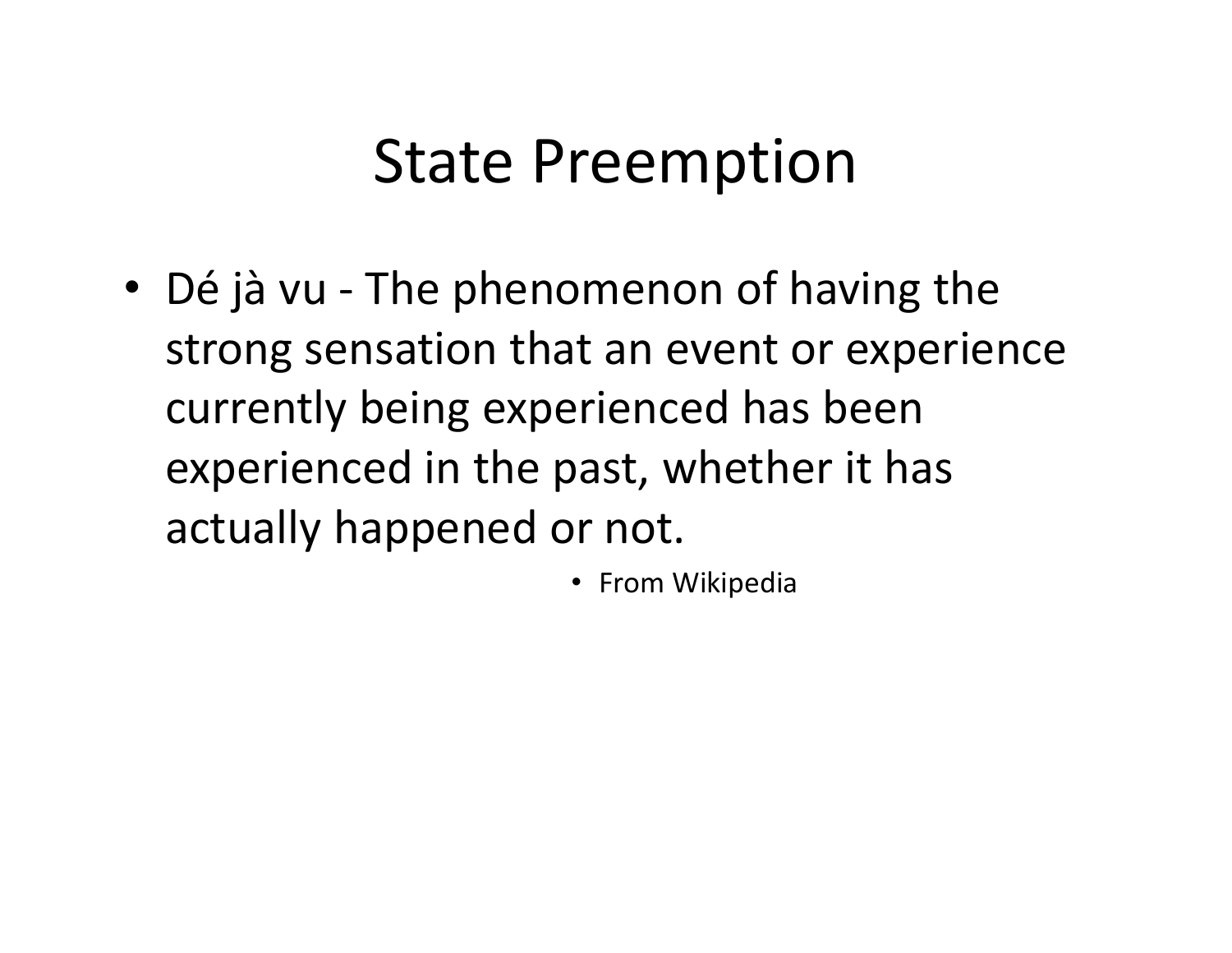## Unconventional Gas Well Impact Fee Act (Act 13)

- Chapter 13 Fee provisions
- Chapter 32 Well permitting program
- Chapter 33 Local regulations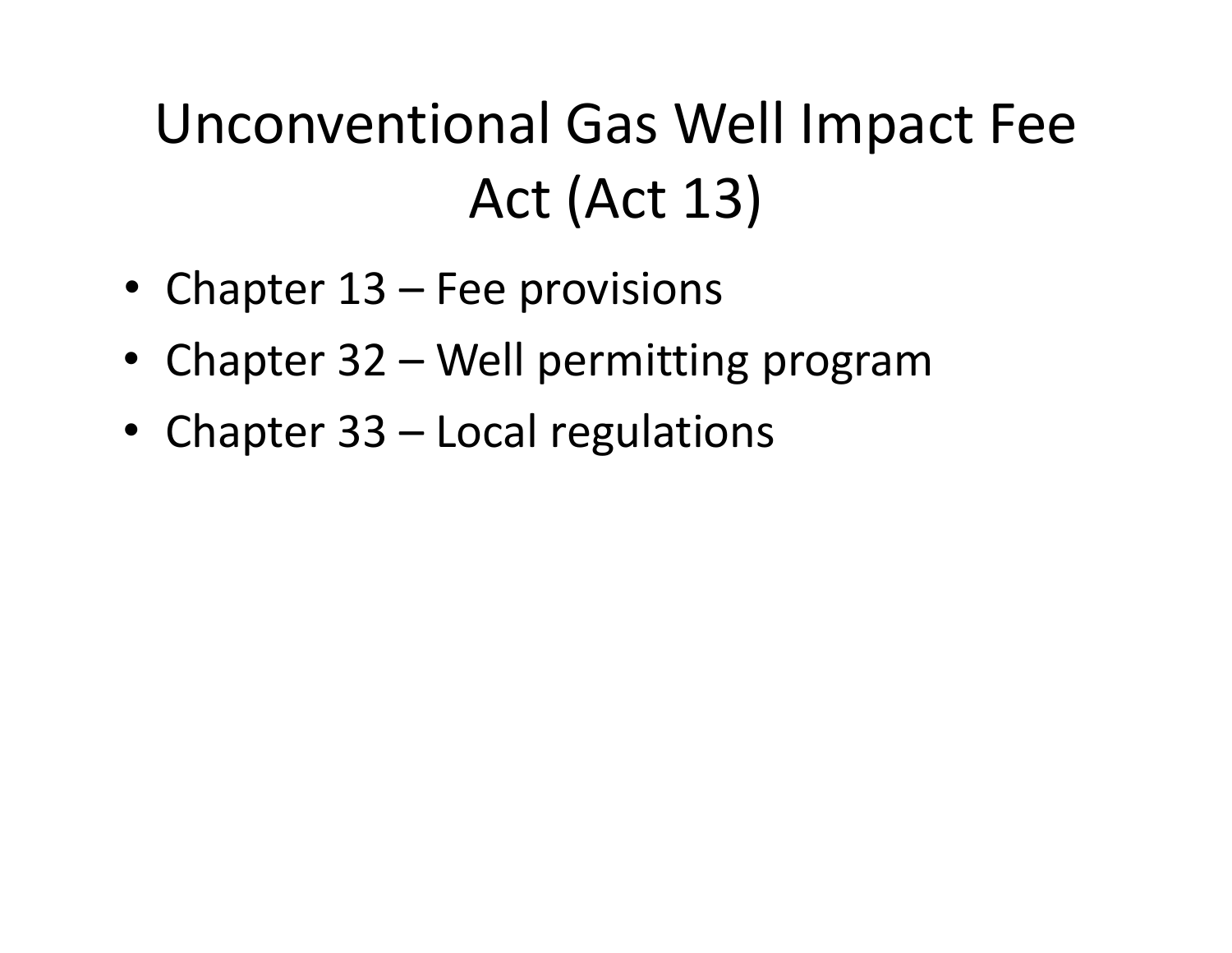# Relevant Provisions of Chapter 33

- Section 3303 Preemption of all local ordinances
- Section 3304 Uniformity among local ordinances Commonwealth‐wide
- Section 3306 Commonwealth Court original jurisdiction to invalidate local ordinances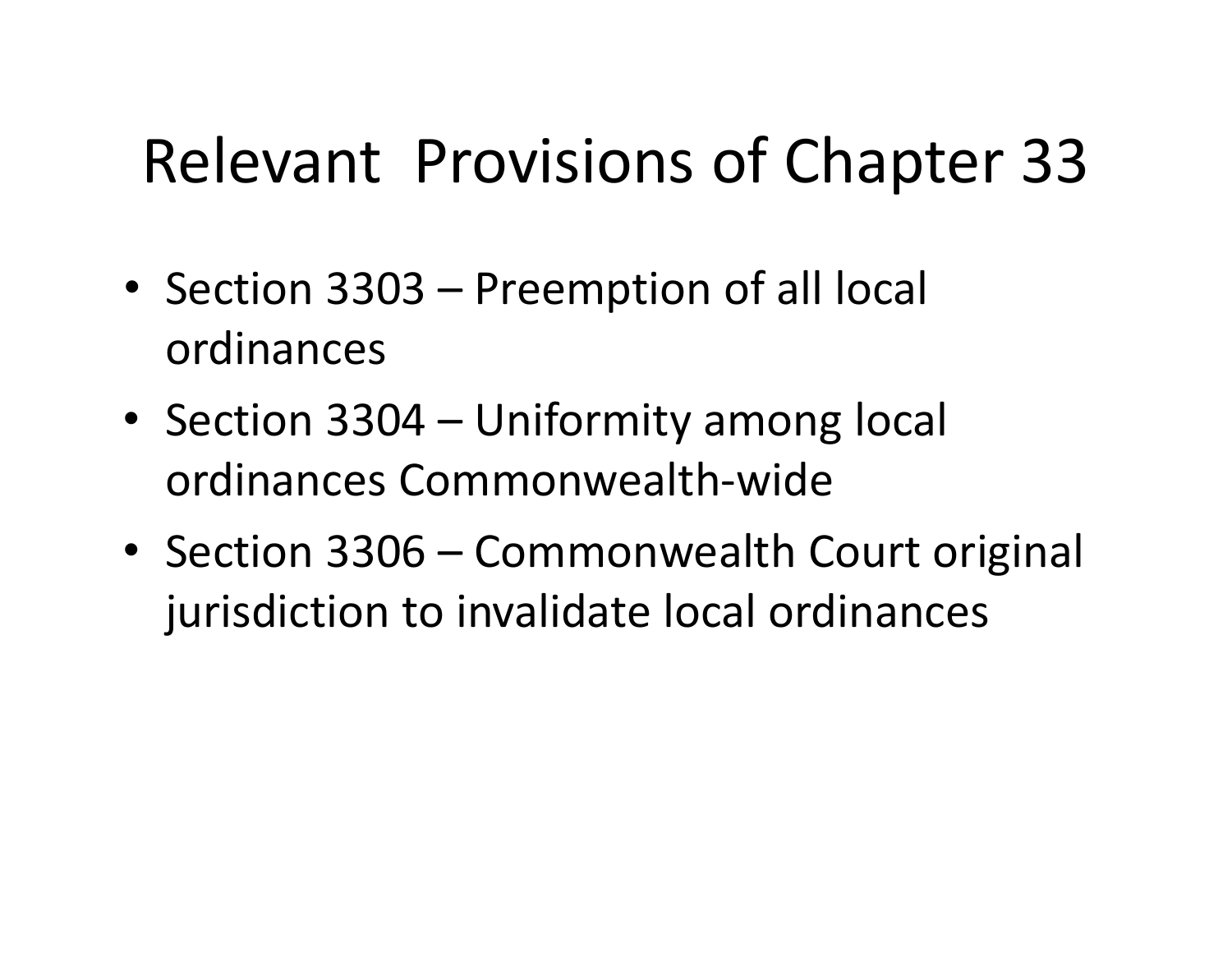### Robinson Township v. Commonwealth

- Prompt challenge to Act 13 filed in Commonwealth Court
- Court finds certain provisions unconstitutional as a violation of due process
- Appeal to Supreme Court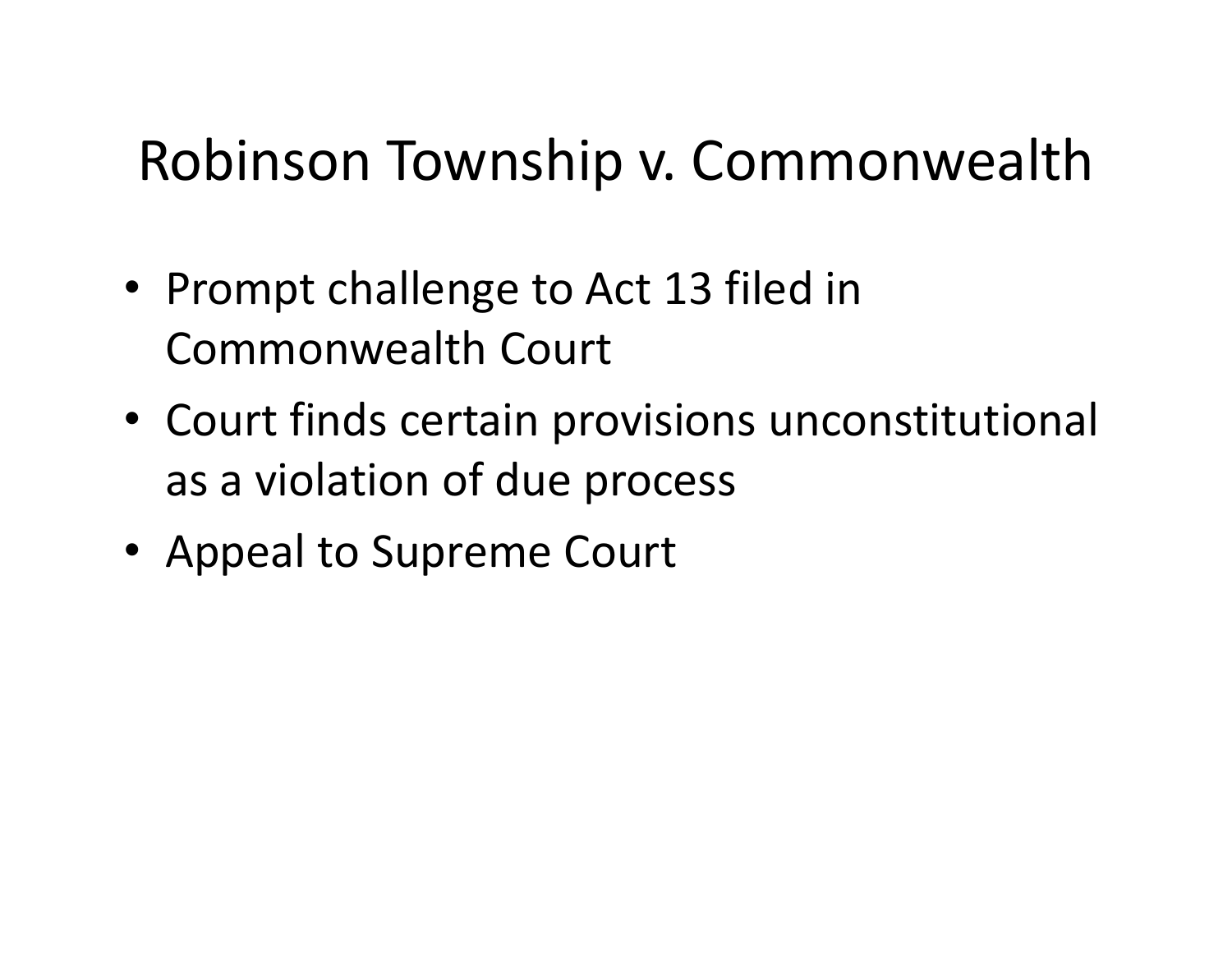# Robinson Township v. Commonwealth, filed December 19, 2013

- PA Supreme Court strikes down portions of Act 13 as unconstitutional
- Application for Reargument denied February 21, 2014
- Remand to Commonwealth Court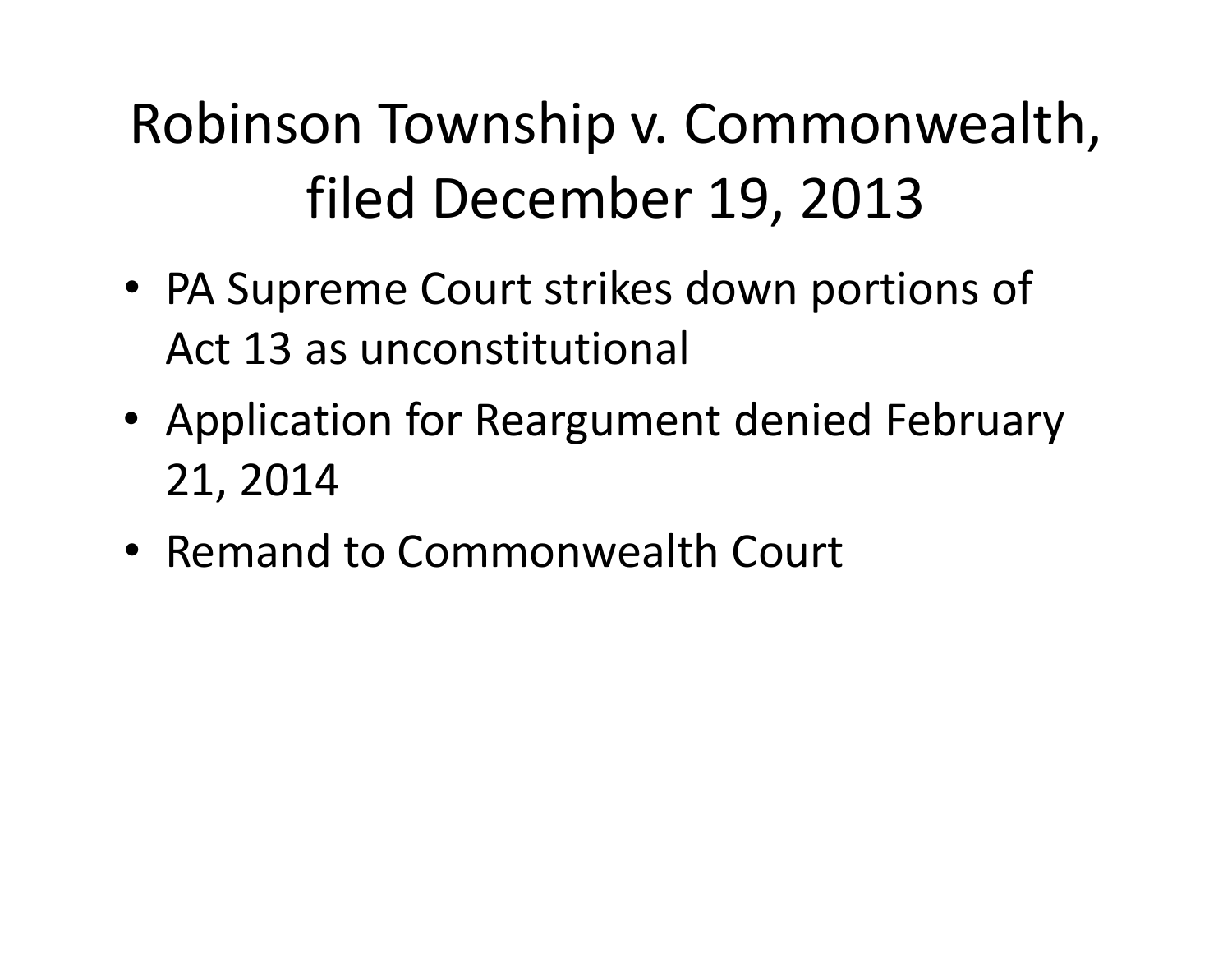## Environmental Rights Amendment

• "The people have <sup>a</sup> right to clean air, pure water, and the preservation of the natural, scenic, historic and aesthetic values of the environment. Pennsylvania's public natural resources are the common property of all the people, including generations yet to come. As trustee of these resources, the Commonwealth shall conserve and maintain them for the benefit of all the people."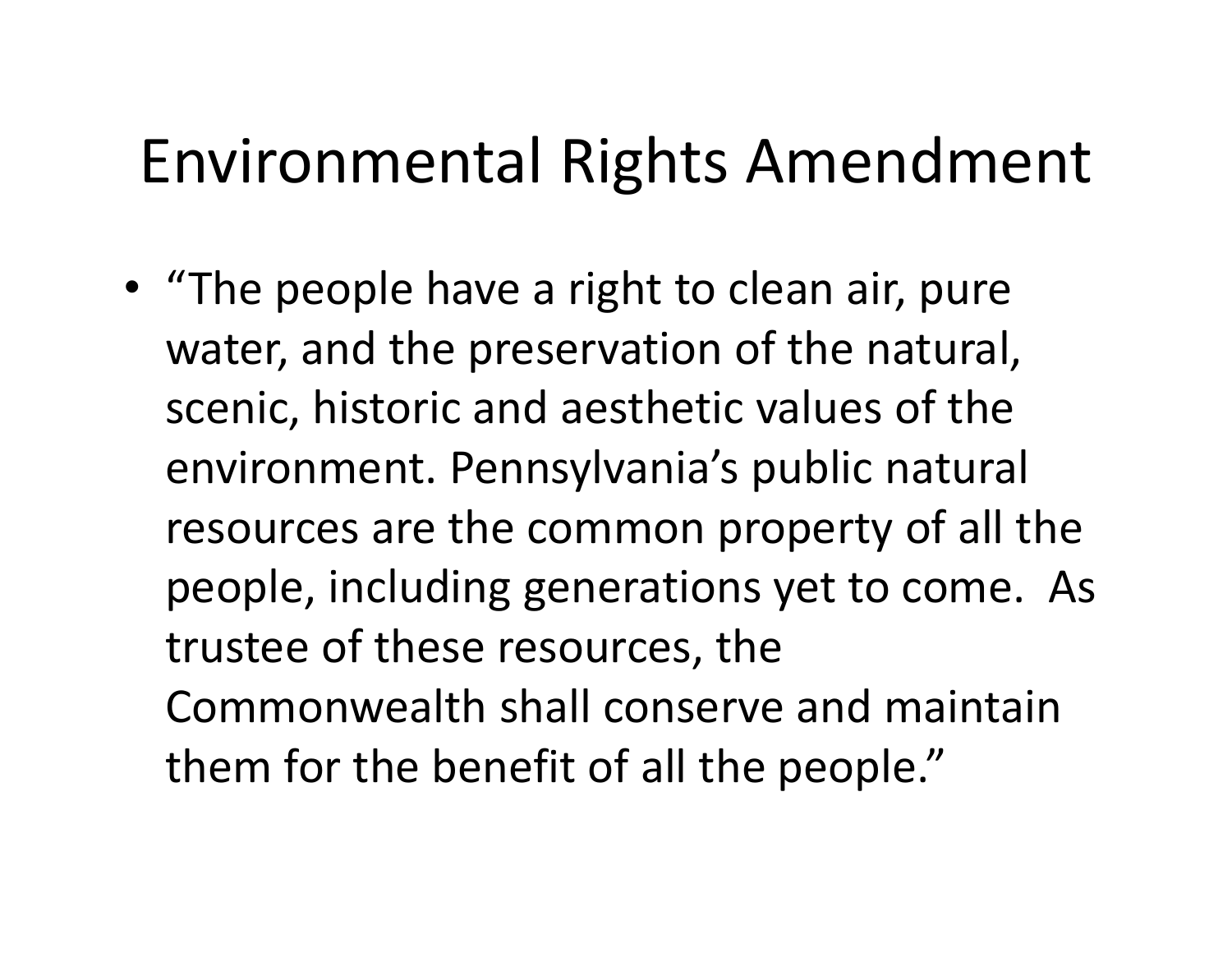# Provisions of Act 13 Struck Down

- Section 3303 no exclusion of all local ordinances
- Section 3304 no mandated uniformstatewide ordinances
- Sections 3215(b)(4) & (d) no DEP well setback waivers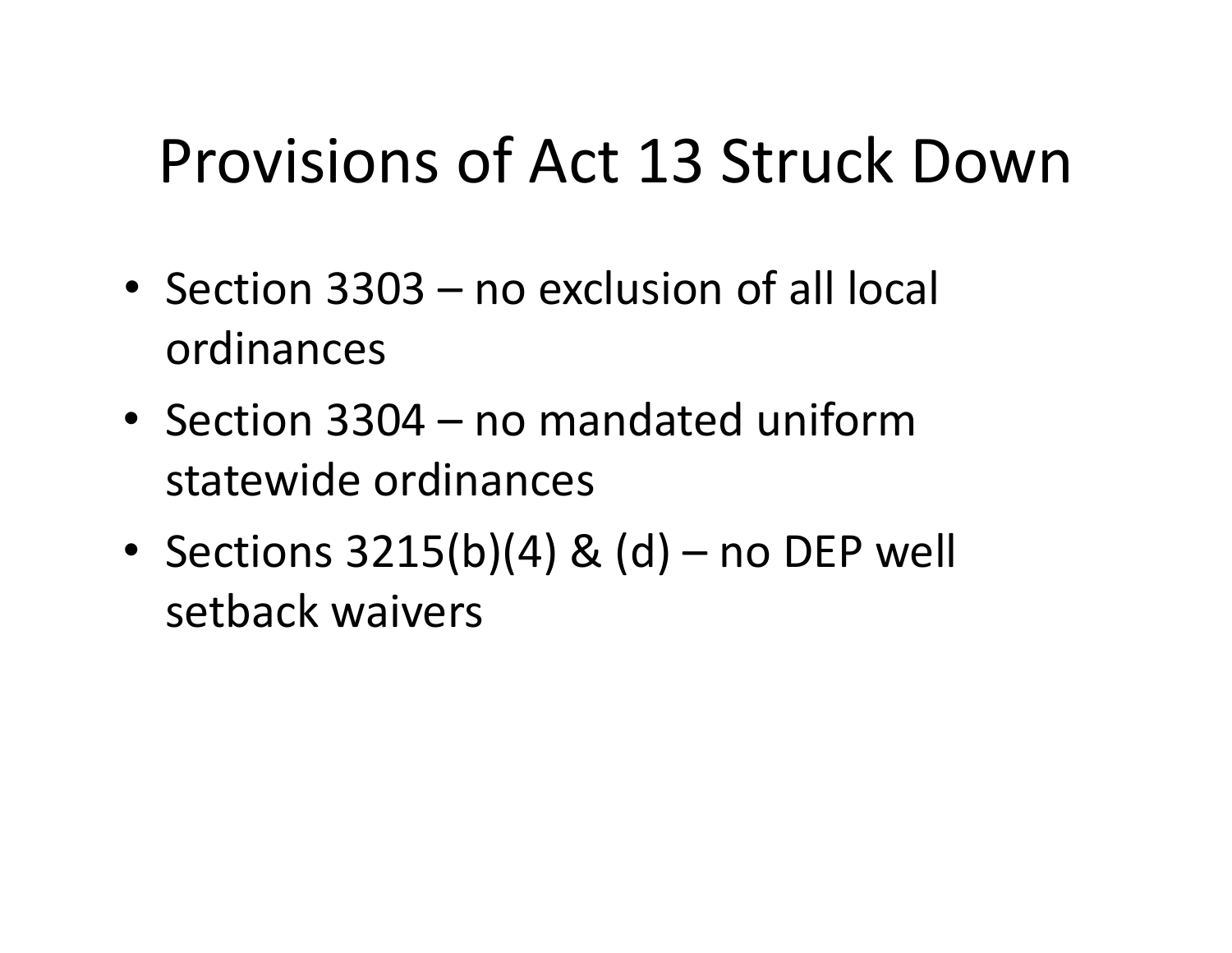#### Provisions of Act 13 Not Struck Down

• Section 3302 – Preemption

"Except with respect to local ordinances adopted pursuant to the [MPC] and . . . the Flood Plain Management Act, all local ordinances purporting to regulate oil and gas operations . . . are hereby superseded. No local ordinances adopted pursuant to the MPC or the Flood Plain Management Act shall contain provisions with impose conditions, requirements or limitations on the same features of oil and gas operations regulated by [this Chapter]."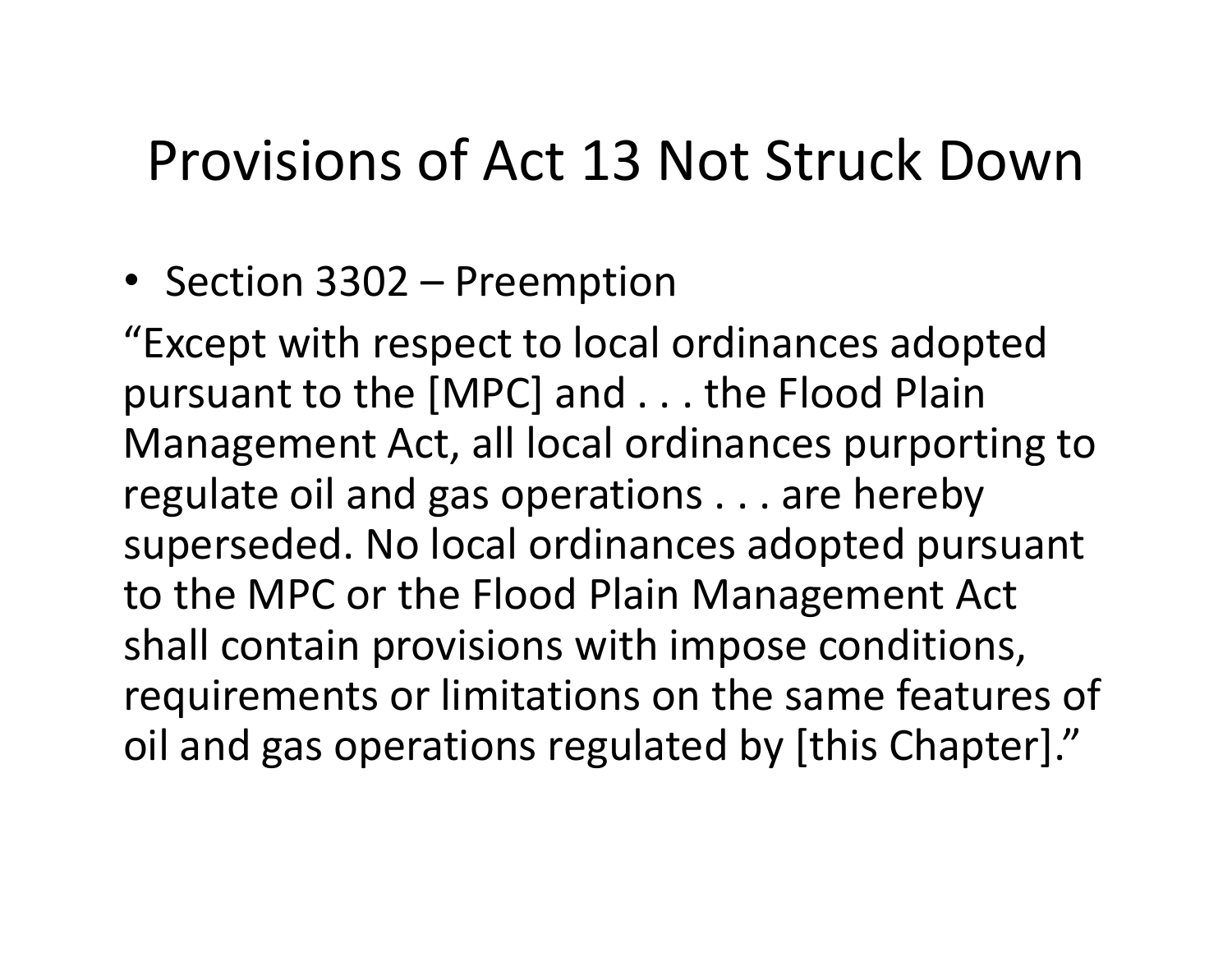• Section 3306(1) – Gives Commonwealth Court original jurisdiction to invalidate ordinances

"…any person who is aggrieved by the enactment or enforcement of <sup>a</sup> local ordinancethat violates the MPC, this Chapter or Chapter 72, may bring an action in Commonwealth Court to invalidate the ordinance or enjoin its enforcement."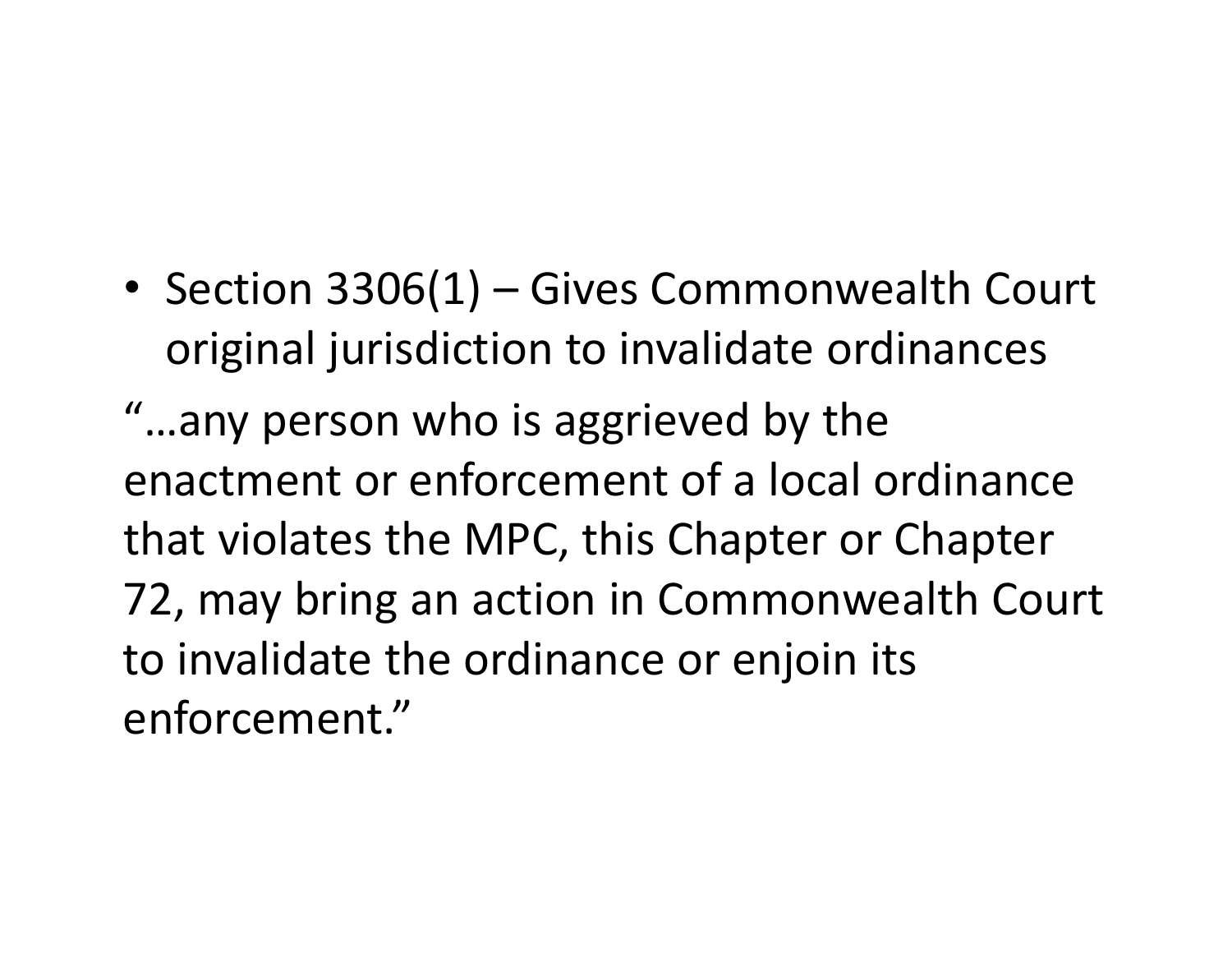## Preemption

- *Huntley & Huntley, Inc. v. Borough Council of Borough of Oakmont*, Pa. Supreme Court, 2009
	- ‐ "how vs. where"

‐ retention of local power to designate suitable districts for uses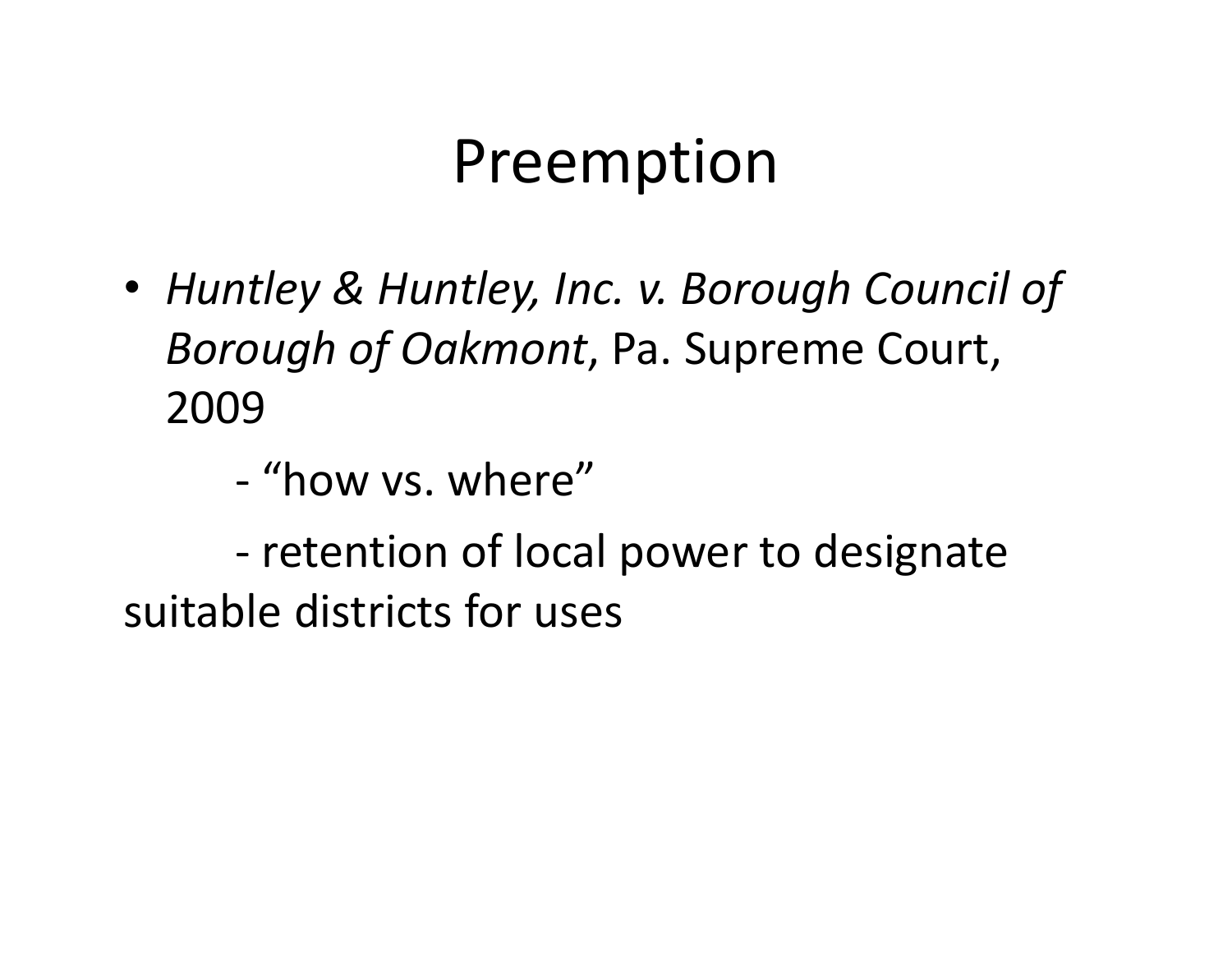• *Range Resources – Appalachia, LLC, Penneco Oil Company v. Salem Township*, Pa. Supreme Court, 2009

‐ "how vs. where" distinction fatal to <sup>a</sup> general ordinance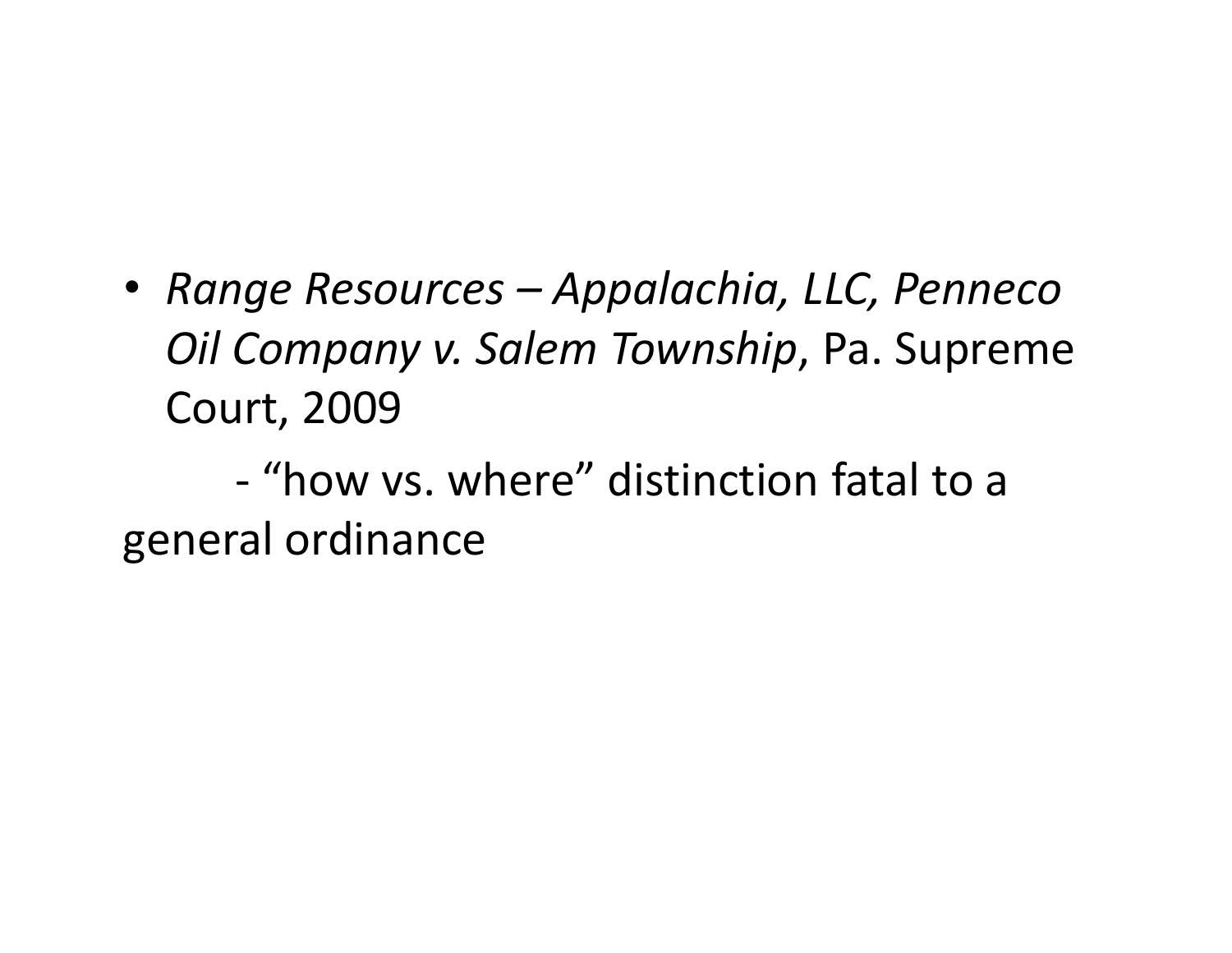• *Penneco Oil Co. v. County of Fayette*, Pa. Commonwealth Court, 2010

‐ Upholds zoning ordinance permitting oil and gas wells by special exception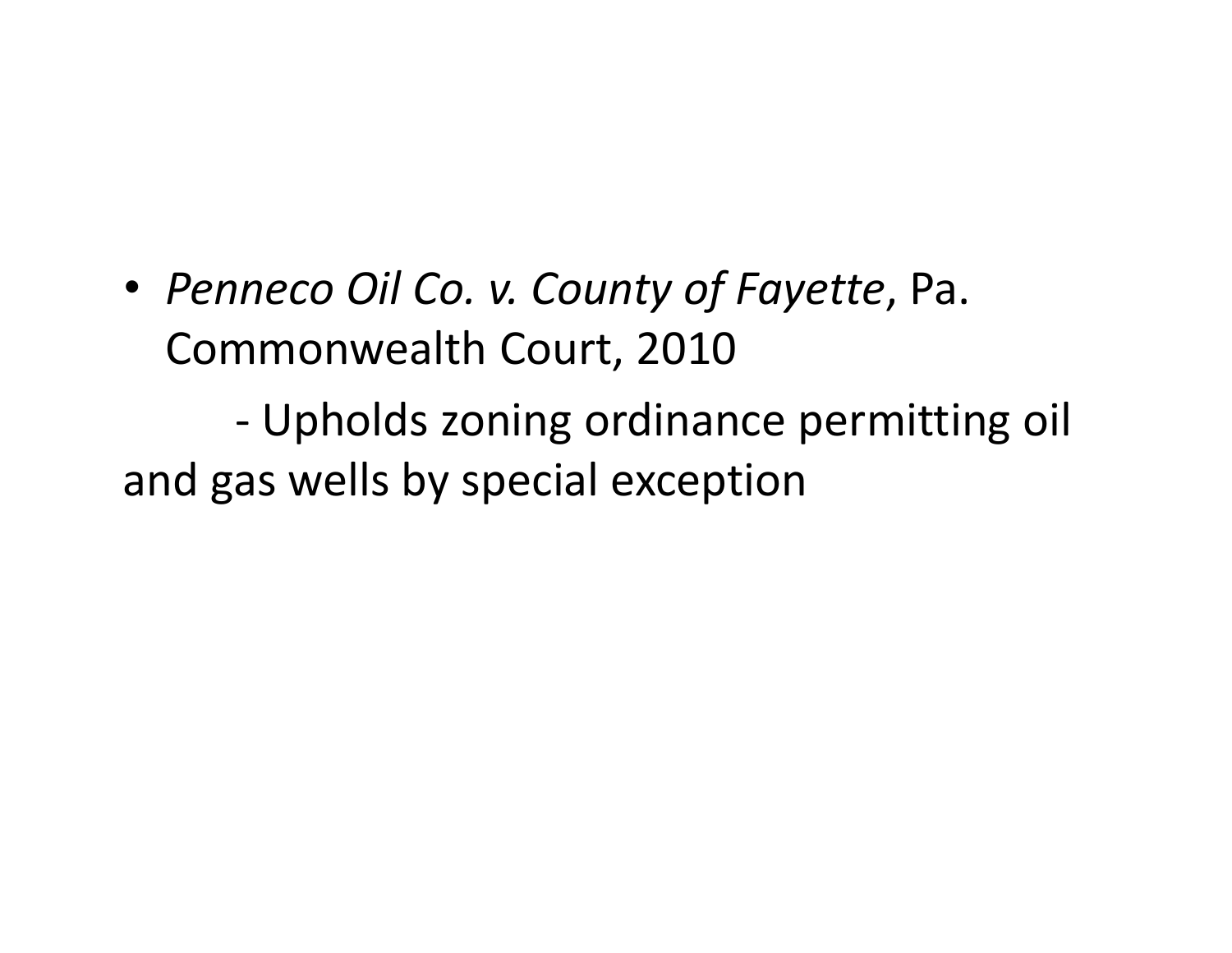# Standards and Criteria Upheld in *Penneco Oil*

- An oil and gas well shall not be located within the flight path of <sup>a</sup> runway facility of an airport
- An oil and gas well shall not be located closer than 200 feet from residential dwelling or 50 feet from any property line
- An oil or gas well shall provide fencing and shrubbery around the perimeter of the pump head and support frame
- The ZHB may attach additional conditions in order to protect the public's health, safety and welfare, including increased setbacks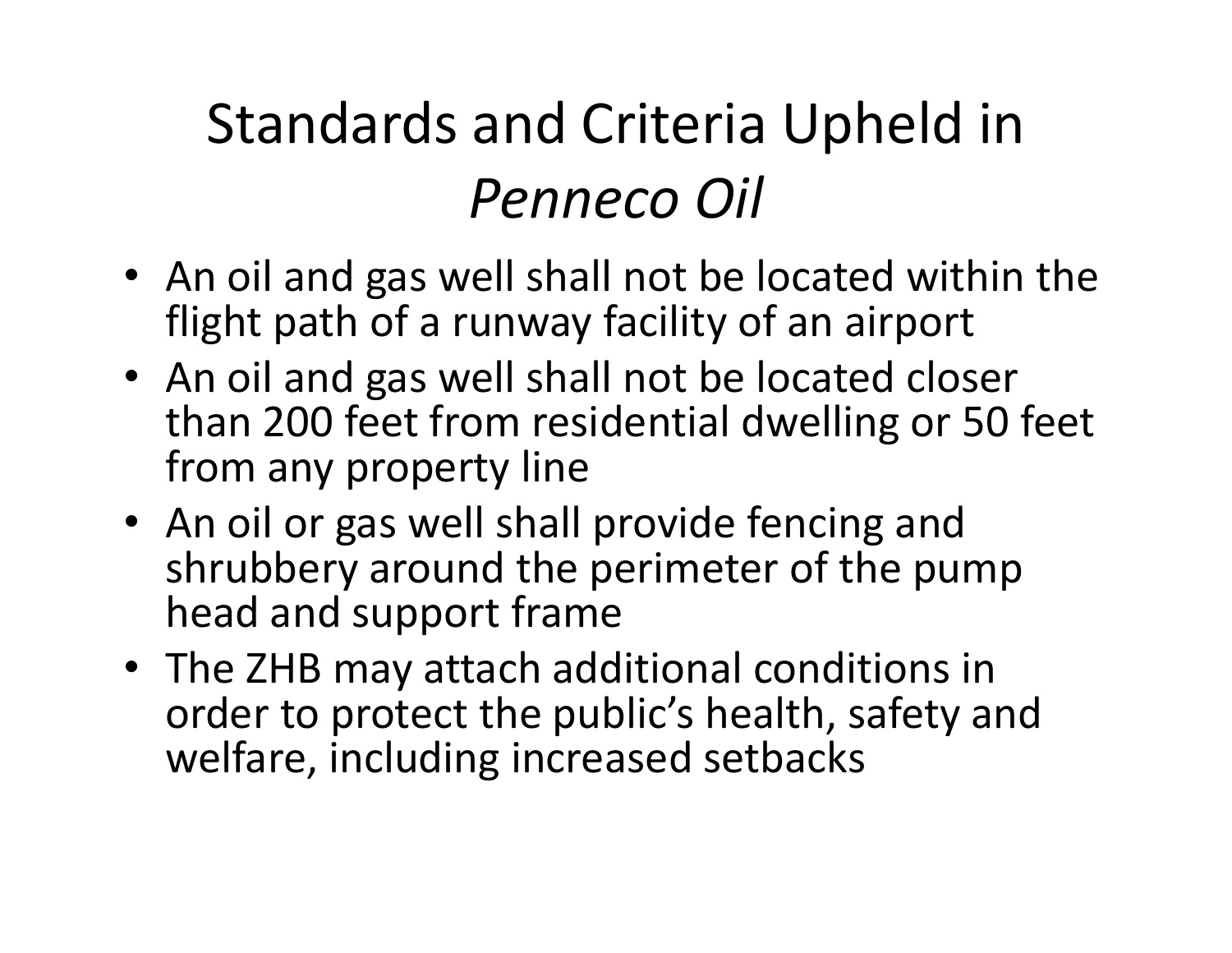• *Appeal of New Century Pipeline from Township of Bradford Zoning Hearing Board*, Pa. Commonwealth Court, 2012

‐ Whether a compressor station located at a wellhead is permitted in the Forest/Slope Residential District

‐ Yes, since gas production is permitted in the district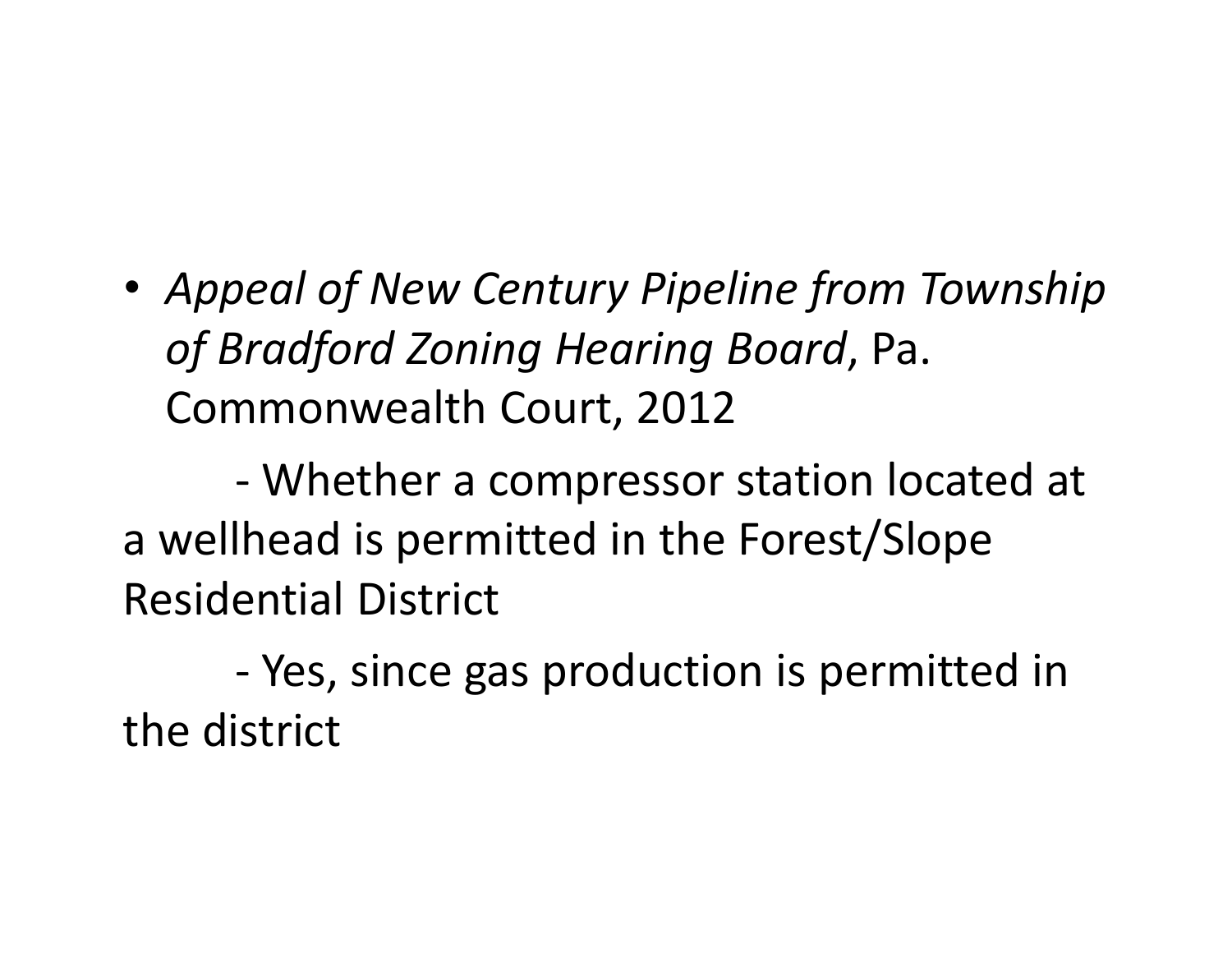# Case Study

- Mariner East Pipeline Project, West Goshen Township, Boot Road and Route 202
- Application for special exception before the zoning hearing board for <sup>a</sup> public utility facility (pump station) and <sup>a</sup> special exception to increase the height of <sup>a</sup> structure (enclosed flare) to 34'
- 4.42‐acre parcel
- R‐3 Zoning District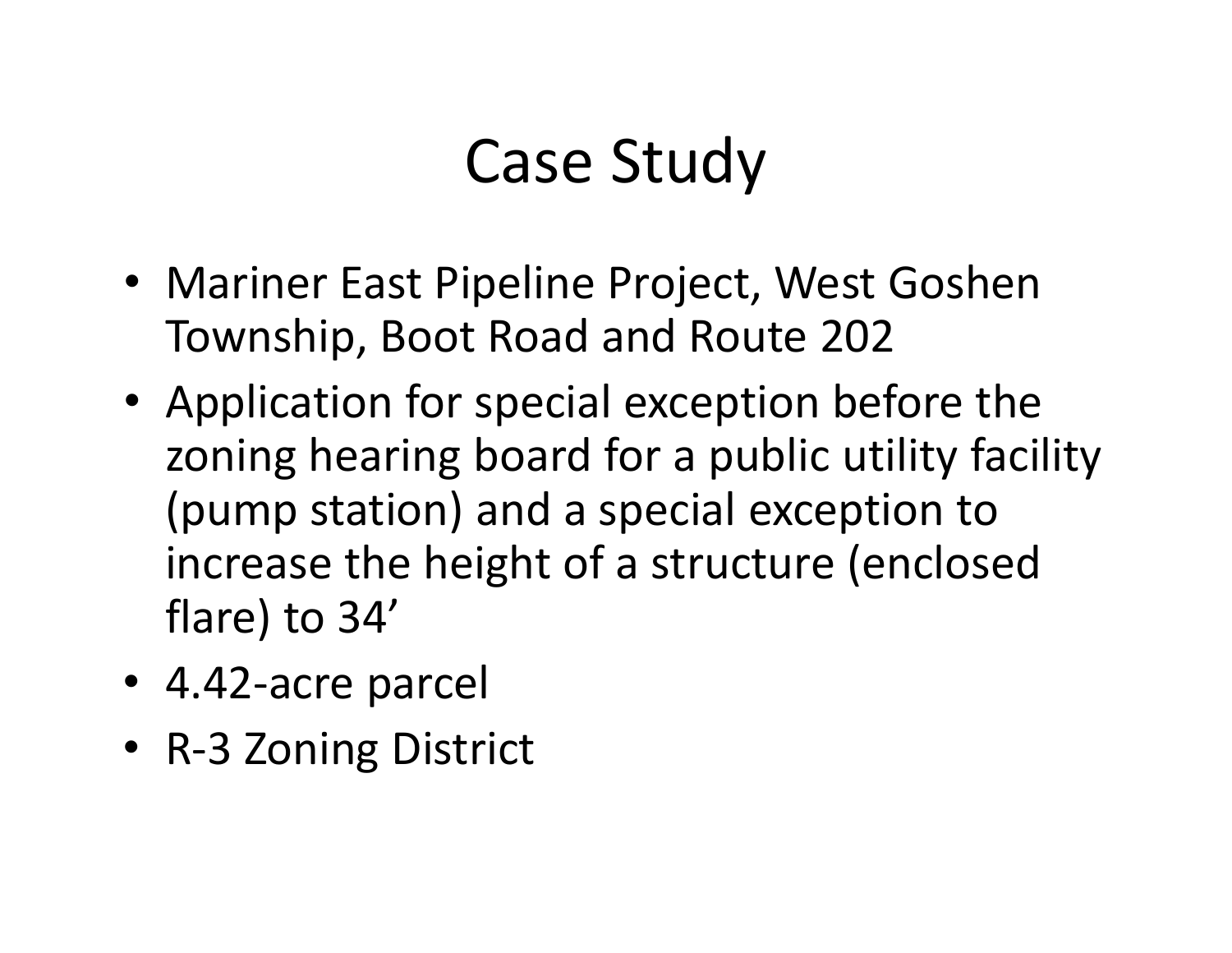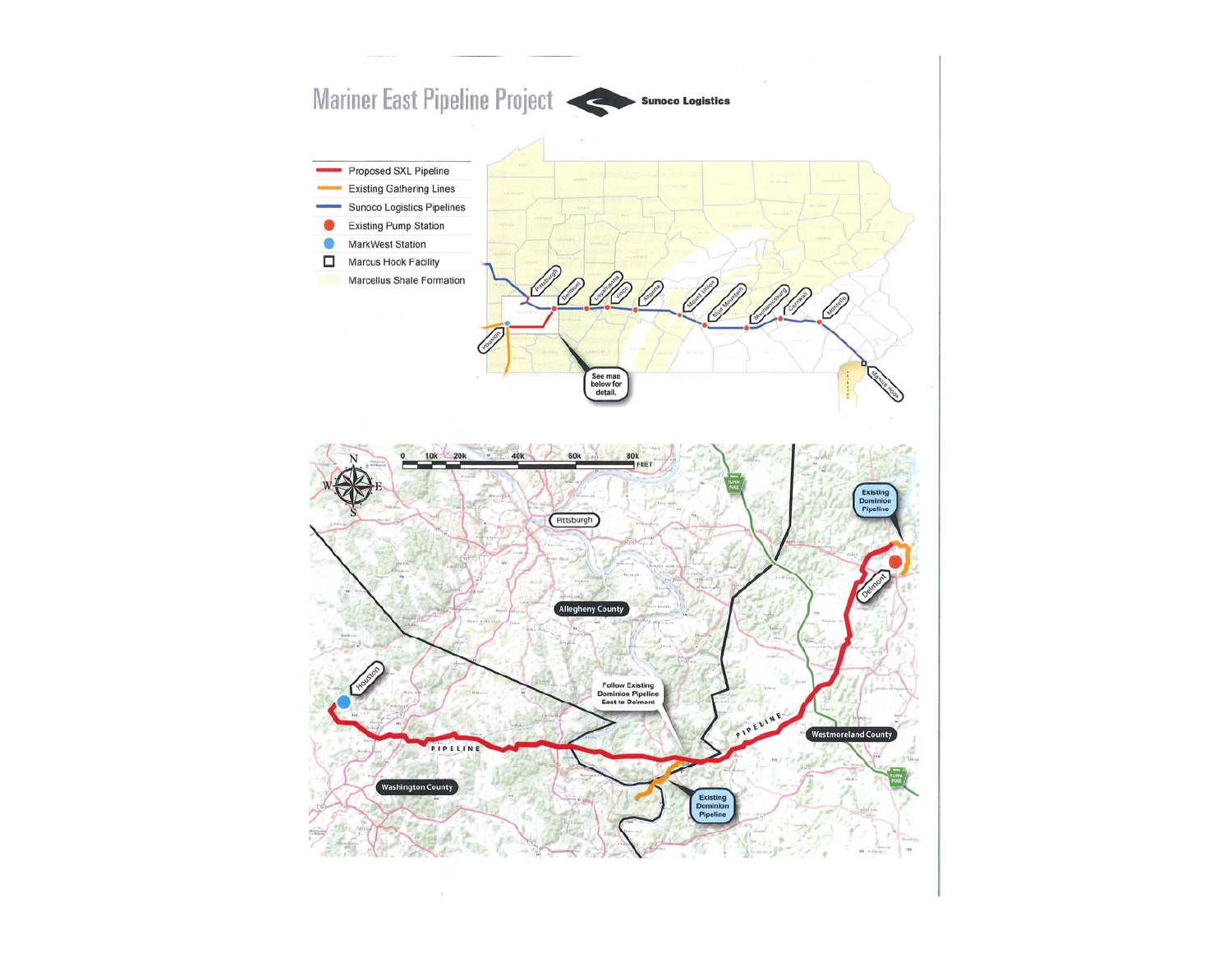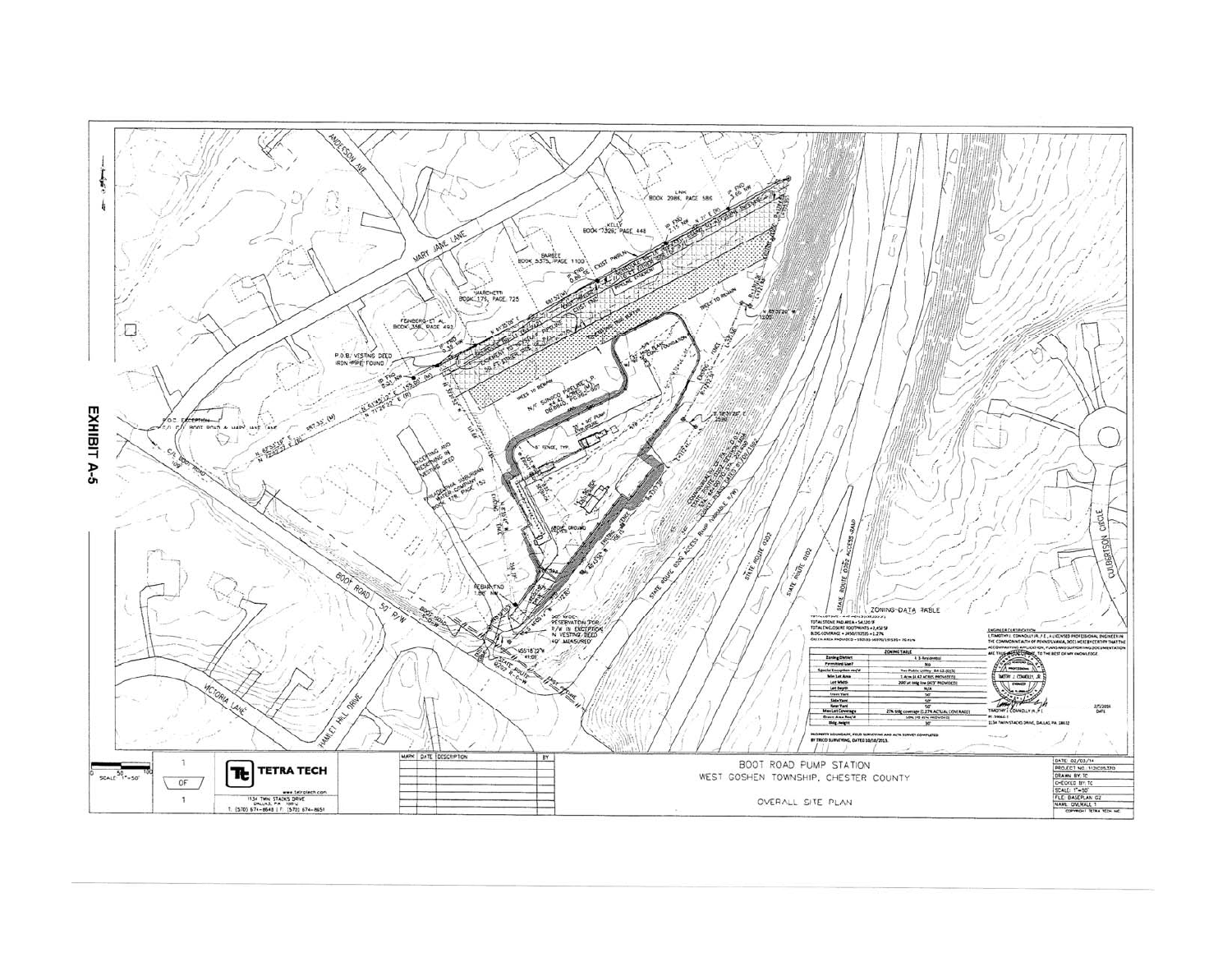